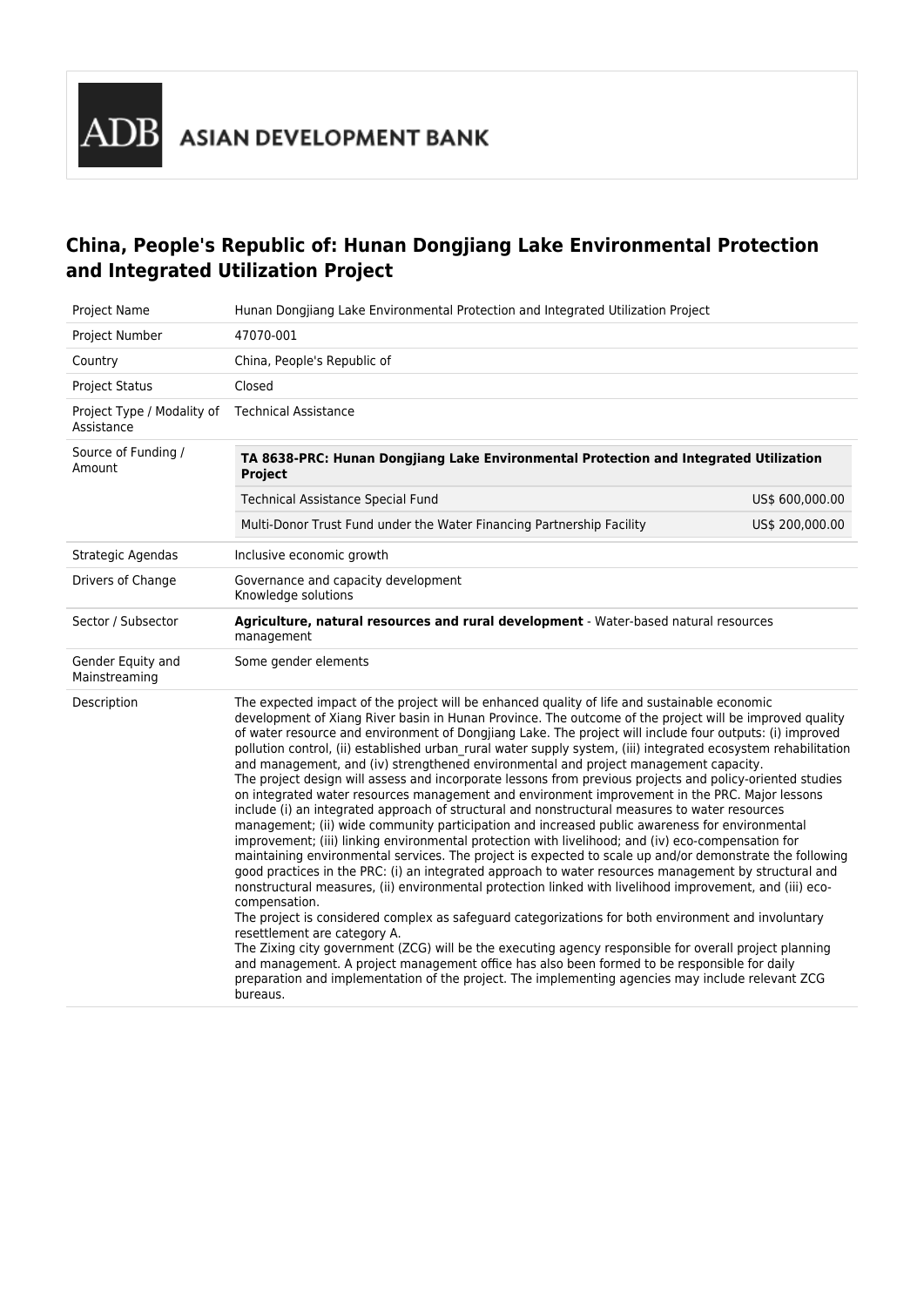Project Rationale and Linkage to Country/Regional **Strategy** 

The proposed project will be implemented in the Dongjiang Lake basin in Zixing City, Chenzhou Municipality, Hunan Province of the People's Republic of China (PRC). The project will introduintroduce an integrated approach to address the current constraints in lake conservation and environmental protection by structural and nonstructural measures.

Dongjiang Lake basin has a catchment area of about 4,719 square kilometers. The population of Dongjiang Lake basin is about 604,100, of which the rural population is about 460,500. Dongjiang Lake is a reservoir formed after the construction of Dongjiang Dam in 1986 on the Leishui River, a tributary of Xiang River. Dongjiang Dam is a multipurpose dam for hydropower, flood control, water supply, and irrigation. It has a surface area of 160 square kilometers and a total storage capacity of about 8.12 billion cubic meters. Dongjiang Lake basin has among the highest levels of biodiversity in Hunan Provincece an integrated approach to address the current constraints in lake conservation and environmental protection by structural and nonstructural measures.

Dongjiang Lake protection is the government's priority. It has been selected as one of the five river basins for nationwide pilot-testing of the government's eco-compensation policy framework to which the Asian Development Bank (ADB) has provided continuous support in recent years. Dongjiang Lake is a strategic resource for the entire Hunan Province. In addition to providing water to Chenzhou and Zixing cities, Dongjiang Lake has been designated as a secondary water source for the province's major cities of Changsha, Hengyang, Xiangtan, and Zhuzhou to improve the water security of 13 million populations in these cities in Xiang River basin. The large storage capacity greatly improves flood and drought management for downstream cities and residents. It also helps dilute water pollution in the downstream of Xiang River by releasing water from regular reservoir operations. It is, therefore, the government's priority to protect the water resources of Dongjiang Lake from pollution and to maintain healthy environmental services for social and economic development of the Xiang River basin. Current lake water quality meets the national standards for drinking water source. However, the water quality is at risk due to contamination from untreated wastewater, soil erosion and sedimentation, and eutrophication from nonpoint source pollution such as farming and livestock.

The governments have been increasing their investments in lake protection. Protection zones have been established in the Dongjiang Lake basin in accordance with the provincial-approved Dongjiang Lake Basin Water Environmental Protection Regulation. The Dongjiang Lake Basin Water Environmental Protection Plan was developed in 2007 and is currently under revision. External assistance is required to help implement the plan. Opportunities for introducing eco-compensation, formulating wastewater tariff, and improving the lake management regulation and framework will be analyzed and incorporated in the project design. Opportunities for private sector participation in water supply and wastewater treatment will also be explored during project preparation.

The project is consistent with the government's goal of building a harmonious and prosperous society through livelihood improvements and regionally balanced and environmentally sustainable growth. It follows new national urbanization plan (2014) with emphasis on rural and urban integration. The project is in line with ADB's country partnership strategy, 2011\_2015 for the PRC which focuses on the three pillars of inclusive growth, environmentally sustainable growth, and regional cooperation and integration. It conforms to ADB's Water Operational Plan 2011\_2020 to increase coverage and improved services for water supply and sanitation, and to promote integrated water resources management.

Impact

### **Project Outcome**

Description of Outcome Progress Toward Outcome **Implementation Progress** Description of Project Outputs Status of Implementation Progress (Outputs, Activities, and Issues) Geographical Location

### **Summary of Environmental and Social Aspects**

Environmental Aspects Involuntary Resettlement Indigenous Peoples **Stakeholder Communication, Participation, and Consultation** During Project Design The main stakeholders of the project are the provincial and local governments, design institutes, and rural households, including rural households in reservoir protection zone. The project will develop ways to engage (i) with farmers and stakeholders to improve environmental and ecological farming in the reservoir protection area, and (ii) with households to assess their needs for and provide them with nonfarm capacities and skills to cope with rapidly changing and urbanizing social and economic environments.